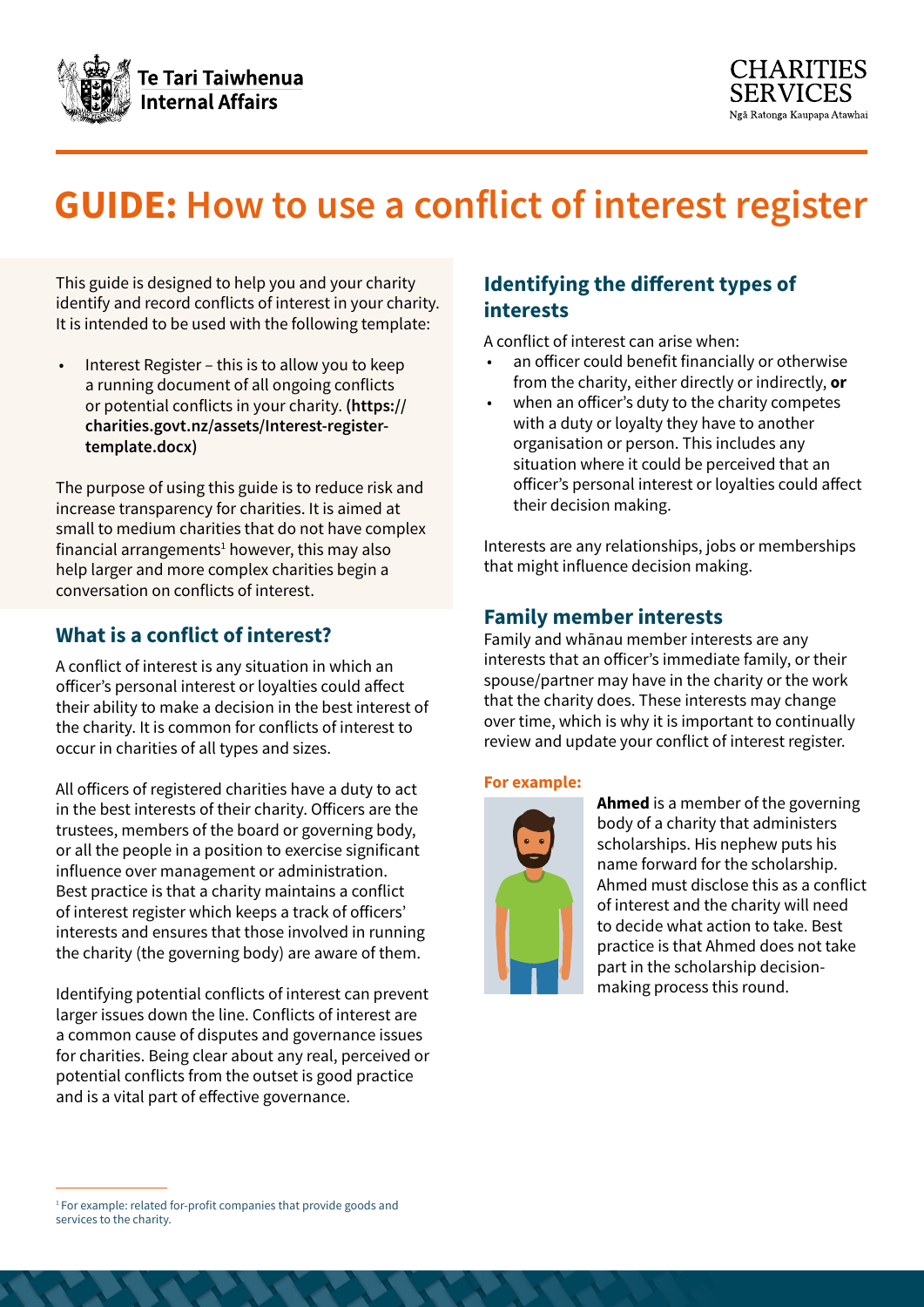## **Contract/employment interests**

An officer may have a contract to provide a service(s) to the charity (such as accountant or a solicitor who provides professional services to the charity.) In this case it would need to be recorded as a related party transaction. **[\(https://charities.govt.nz/reporting](https://charities.govt.nz/reporting-standards/tier-4/related-party-transactions-for-tier-3-and-tier-4-charities/)[standards/tier-4/related-party-transactions-for-tier-](https://charities.govt.nz/reporting-standards/tier-4/related-party-transactions-for-tier-3-and-tier-4-charities/)[3-and-tier-4-charities/\)](https://charities.govt.nz/reporting-standards/tier-4/related-party-transactions-for-tier-3-and-tier-4-charities/)**.

If your charity provides goods or services, officers should think about their employment outside of the charity. If their employment is in a similar field, they should consider how this could impact their work with the charity or its charitable purpose and declare it as a potential conflict of interest.

#### **For example:**



**Aroha** is a doctor who has her own local practice and also sits on the governing body of her local Primary Health Organisation (PHO), a registered charity. At a meeting, the governing body of the PHO discuss opening a new private practice in the town. The town population is small, and Aroha is concerned that she may lose patients if the new practice opens.

In this example Aroha may be unable to act in the best interest of the charity due to her own professional interest. If Aroha has already registered her interest, being that her work is in a similar field to the charity, then there should be steps in place to determine what to do next. In this case best practice would be that Aroha leave the room and excuse herself from the decision-making process.

# **Other interests**

These might include:

- An officer's involvement with other charities or not-for-profit groups that are relevant to their position in the charity
- If an officer has someone in their life who might have influence over them and who is linked to the charity in a significant way.

#### **For example:**



**Sarah** is on the governing body of the Parent Teacher Association of her child's school. She also is on the governing body of a charity, Swim for Life, that provides swimming lessons to refugee women. Swim for Life uses the school's pool to provide this service. An opportunity has arisen for the school to rent out the pool to a local sport's club, however, this

would mean that Swim for Life would no longer be able to make use of the pool.

This is a conflict of interest for Sarah as the decision affects both charities she is involved with. The Parent Teacher Association needs to decide what steps to take, such as Sarah not taking part in the decision or removing herself from the room when the decision is being made.

#### **For example:**



**Talia** is on the governing body of her local church. Her husband, Mika, is employed as the Pastor. Talia would need to register this as a conflict of interest as both her and her husband hold a position of influence within the charity and this could impact on her ability to make impartial decisions.